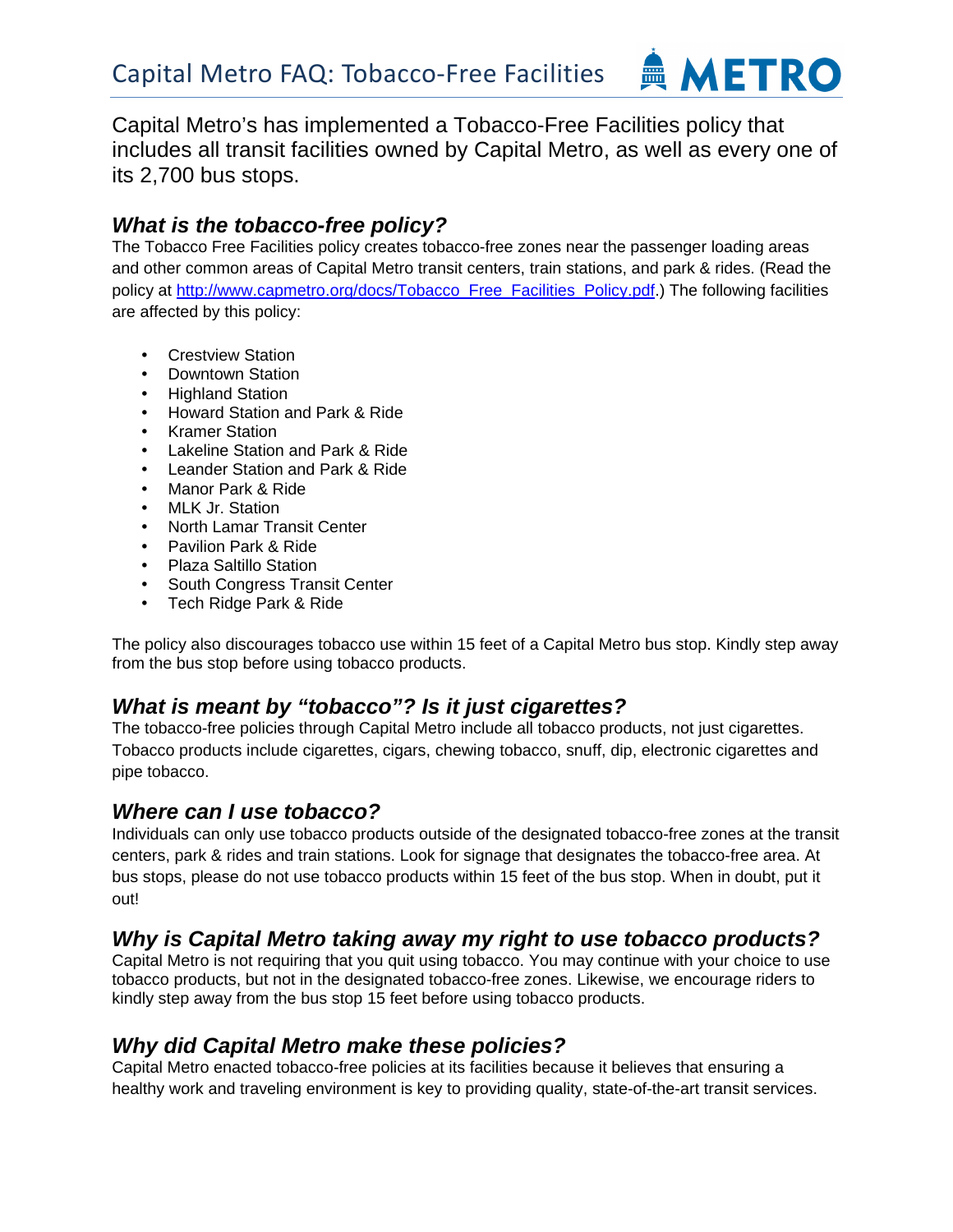There is no risk-free level of exposure to secondhand smoke. We want to provide a healthier environment for everyone waiting for a bus at one of Capital Metro's bus stops.

## **What support is available to help those who want to quit using tobacco?**

Capital Metro will protect employees and our riders from unsafe tobacco exposure.

In addition, FREE community cessation resources such as individual counseling or group cessation classes and nicotine replacement therapies are available to the public through a new Tobacco Cessation Resource Center offered by the Seton Family of Hospitals, and through the American Cancer Society's Quitline at 1-877-Yes-Quit.

#### **Why is this a priority for Capital Metro now?**

Capital Metro enacted tobacco-free policies because we believe that ensuring a healthy work and traveling environment is key to providing quality, state-of-the-art transit services.

Capital Metro is partnering with Austin/Travis County Health and Human Services through Communities Putting Prevention to Work (CPPW), a federally funded grant focused on reducing the burden of chronic disease. This federal funding will help to support Capital Metro's tobacco-free policies and will assist with resources to help its employees and riders quit using tobacco. Learn more about CPPW at www.cdc.gov/CommunitiesPuttingPreventiontoWork

### **How will these tobacco-free policies be enforced?**

The tobacco-free facilities policy is not designed as a punitive policy but one that we hope will promote a cleaner, healthier environment at our transit facilities. Self-enforcement is expected, and may take time to become the norm.

At train stations, park & rides and transit centers, transit field supervisors will be prepared to ask those violating the policy to leave the tobacco free area or to stop using tobacco products at locations where there are repeat violations or whenever they observe someone violating the policy.

Any ongoing or repeated violations by an individual or group will be addressed just as any other violation of Capital Metro rules would be, to include the possibility of the issuance of a Criminal Trespass Warning for repeat offenders. For Capital Metro employees, violations will be enforced similar to violation of any other established Capital Metro personnel policy and procedure.

As most Capital Metro bus stops are in the city's right of way (and therefore require a city ordinance to prohibit smoking), Capital Metro cannot actively enforce the tobacco free policy at bus stops. Capital Metro staff will continue outreach to make customers aware of the policy, and signage will remind riders to step away from the bus stop 15 feet before using tobacco products. We expect that signage and education will effectively ensure that most customers comply with the policy.

### **Why are you enacting a policy at bus stops that you cannot enforce?**

The tobacco free facilities policy is not designed as a punitive policy but one that we hope will promote cleaner, healthier air at our transit facilities. Self-enforcement is expected, and may take time to become the norm.